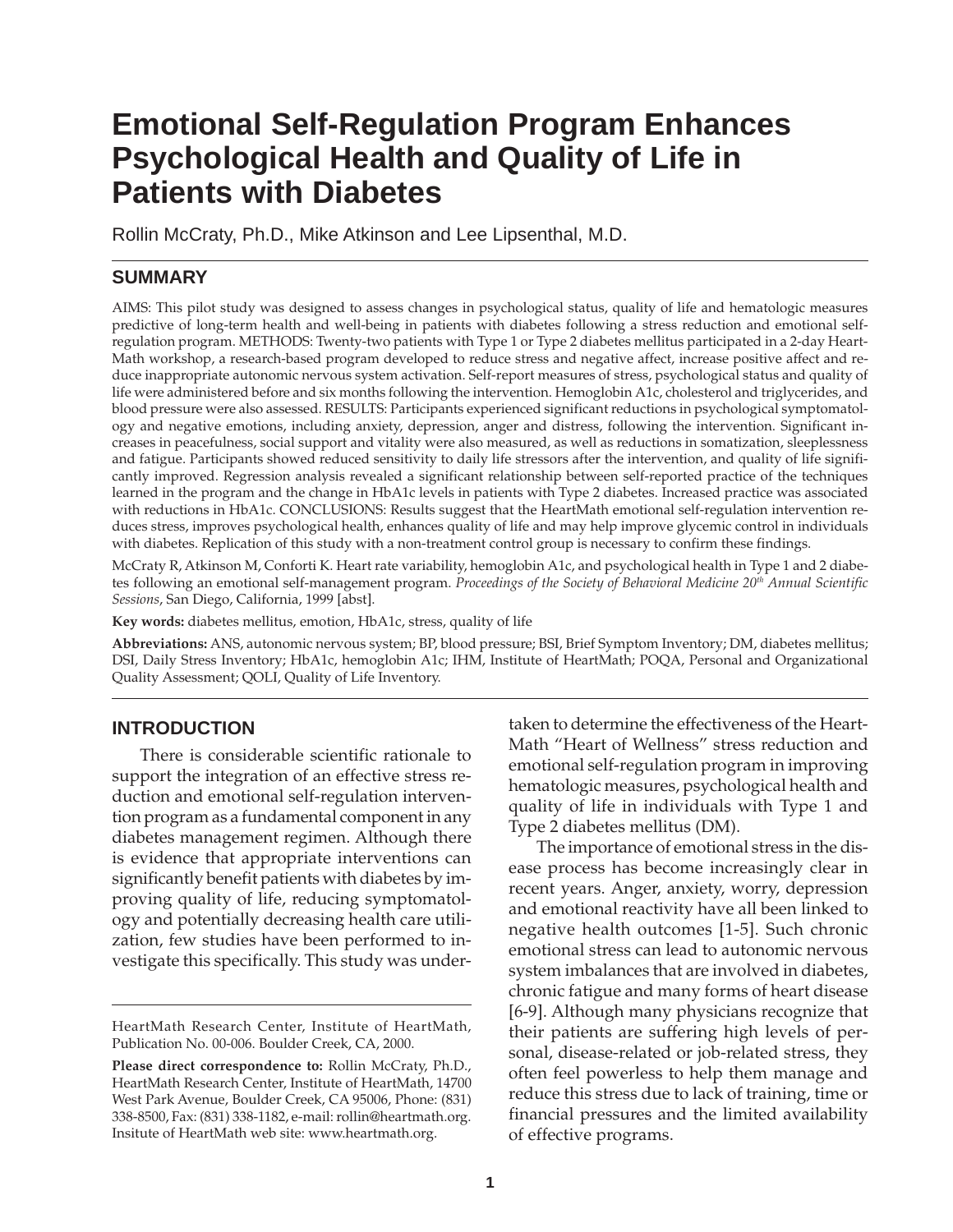Individuals with diabetes commonly must undergo extensive lifestyle changes in order to effectively manage their disease, and frequently suffer substantial emotional stress and negative affect, including recurrent feelings of helplessness, hopelessness, anxiety and depression [10, 11]. Studies confirm that emotional disorders exhibit a significant comorbidity with the disease: diabetic patients are reported to have almost three times the rate of current and lifetime anxiety and at least three to four times the rate of current depression found in the general population [10].

A recent report of the World Health Organization/International Diabetes Federation has underscored the need for "whole-person approaches to patient care" and drawn attention to the importance of encouraging psychological well-being in diabetic patients. The establishment and maintenance of psychological well-being is recognized as an important goal of diabetes management, which is expected to reduce the occurrence of metabolic problems and complications [11]. Education in emotional self-regulation may indeed have particular clinical relevance in diabetes, as emotional disturbances have been associated with significantly poorer glycemic control, the increased report of clinical symptoms, decreased compliance and increased risk of complications [12-15]. Emotional stress can contribute to the exacerbation of diabetes by way of direct physiological effects on glucose regulation, as well as by reducing adherence to self-care behaviors [6, 16, 17].

Evidence suggests that patients' perceptions, attitudes and stress coping styles may substantially influence clinical status. For example, helplessness and hopelessness have been linked with the onset and exacerbation of the disorder [18]. Ineffective coping styles characterized by anger, high emotional arousal, avoidance, detachment or denial may also adversely affect glycemic control as well as compliance with treatment regimens [19-21]. Conversely, studies have shown that significant relationships exist between selfefficacy, self-care and HbAlc levels [22, 23]. The above discussion highlights the need for practical, time-efficient and cost-effective interventions to help patients more effectively manage stress

and regulate the self-defeating emotions that aggravate their illness and reduce quality of life.

The Heart of Wellness program, developed by the Institute of HeartMath (IHM), is intended to provide patients with straightforward, easyto-learn techniques that enable them to reduce or prevent psychological stress while increasing positive affect and emotional well-being. These tools give patients a step-by-step process to transform their in-the-moment stress responses and empower themselves to make more efficient choices in the activities and behaviors in which they choose to engage [24]. This, in turn, aids them in adhering to other components of their diabetes management program (dietary and exercise regimens, smoking cessation etc.), which is likely to improve clinical status as well as encourage long-term behavioral improvements.

Physiologically, the interventions are intended to decrease stress-induced autonomic and neuroendocrine arousal and enhance the body's natural regenerative processes. Previous research in both healthy populations and in individuals with diverse clinical conditions has demonstrated an association between the practice of these techniques and a wide range of beneficial health-related outcomes [25]. These include: reduced psychological stress and negative affect [26-32]; increased positive affect [26-28, 30-32]; improved psychosocial functioning [26, 30-32]; enhanced cognitive performance [33]; reduced inappropriate autonomic nervous system activation and increased parasympathetic activity [34, 35]; reduced cortisol and increased DHEA [27]; increased humoral immunity [36, 37]; and increased heart rhythm coherence, synchronization and entrainment of physiological oscillatory systems [34, 38]. The techniques have been shown to reduce trait anxiety and symptomatology in individuals with HIV [39], and to reduce perceived stress and depression while improving functional capacity in elderly patients with congestive heart failure [29, 40]. In addition, a growing number of case histories demonstrate that practice of the techniques taught in the program can reduce symptomatology and improve clinical status in patients with several types of cardiovascular disease, which is a major high-risk, high-cost complication of diabetes [40]. Notably,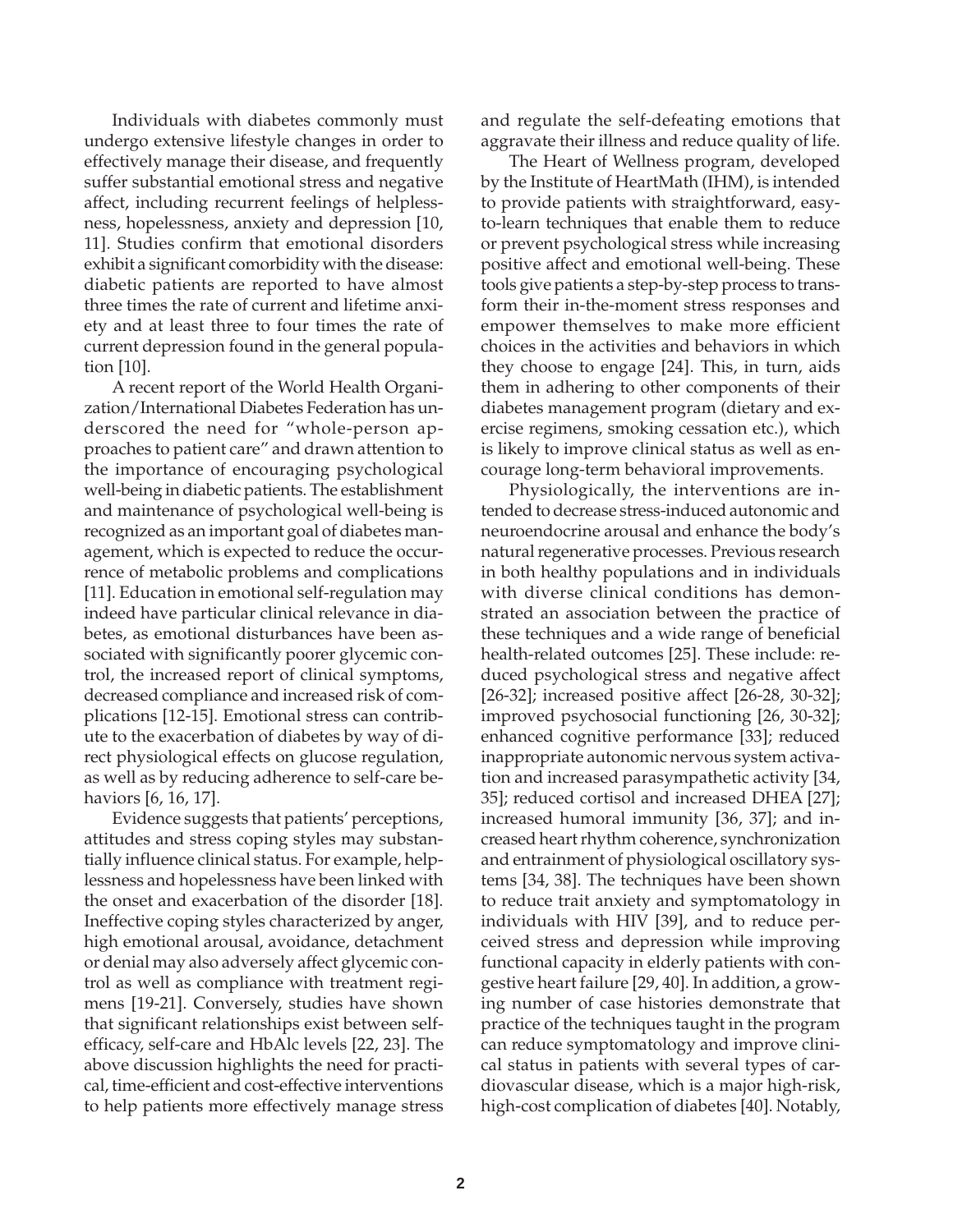practice of the interventions has been shown to reduce blood pressure to normal levels in individuals with hypertension, a prominent cardiovascular risk factor in diabetic populations, without the aid of other treatments or medications [26]. Given the range of health benefits previously associated with the use of HeartMath techniques, it was hypothesized that the intervention would similarly improve key indicators of psychological and physical health in a diabetic patient population.

# **PATIENTS AND METHODS**

# **Patients**

Thirty-five patients with either Type 1 or Type 2 DM were recruited from the local community (Milpitas, California) through e-mail announcements and notices placed at local diabetic counselors' offices. All participants were recruited throughout the same four-week time period. Of these 35 individuals, 29 attended the intervention program. Twenty-two individuals (8 male and 14 females, mean age 49, age range 31-67) completed the study. Fourteen of the participants had Type 2 DM and 8 had Type 1. Written informed consent for participation in the study was obtained from each participant. Inclusion criteria required participants to be between the ages of 18 and 70, speak English, be able to arrive at the training and test site and sign a consent form. Subjects were excluded if they had had a major diabetes complication requiring hospitalization or a major life change (*e.g.* death in family, divorce, etc.) in the previous 6 months.

Of the 7 participants who did not finish the study, one moved from the area, one had a hearing problem, four reported that they did not have the time and one had to leave town on an unexpected long-term business trip and thus could not complete the training. An analysis of the dropouts revealed that the only significant differences at baseline between these individuals and those that completed the study were in the Health (*p* < .05) and Neighborhood (*p* < .05) scales on the QOLI survey and in Anxiety (*p* < .05) on the POQA survey (see below for a description of these measures). In all cases the dropouts had lower scores.

## **Intervention**

The Heart of Wellness program was delivered in two consecutive days at a local hotel meeting room after baseline measurements were taken. In the program, patients learned to recognize and identify the specific issues, attitudes and experiences that contribute to their stress, and to make perceptual and attitudinal shifts to transform inefficient reactions to potential stressors. Participants were also provided with home study materials to facilitate practice and application of the techniques learned in the training in their day-to-day lives. Several of the core techniques of the intervention program are described briefly in the following paragraphs. More detailed descriptions of the techniques, their conceptual basis and applications can be found elsewhere [24, 25, 41-43].

Freeze-Frame [42] is a positive emotion-refocusing technique designed to aid people in shifting their perception so they may effectively deal with stressors in the moment an inefficient stress response is recognized, or, with practice, prevent the stress response altogether. In essence, the technique instructs people to consciously disengage from inefficient, negative mental and emotional reactions as they occur by shifting their attention from the mind to the area of the heart and self-generating a sincere positive feeling state, such as appreciation or care. This prevents or reverses the body's normal destructive stress response, and changes the bodily feedback sent to the brain [33, 34], thus arresting physiological and psychological wear and tear. As a result of using Freeze-Frame, one can think more clearly and often transform an inefficient, emotionally draining response into a proactive, creative one. With practice, this tool can be used effectively in less than one minute.

The Heart Lock-In emotional restructuring technique enables people to establish and sustain positive affective and physiologically coherent states associated with increased parasympathetic activity, improved cardiovascular function and hormonal balance, reduced fatigue, and heightened inner calm, emotional stability and mental clarity [27, 38]. With practice of the technique, individuals can effectively retrain their physiological systems to sustain longer periods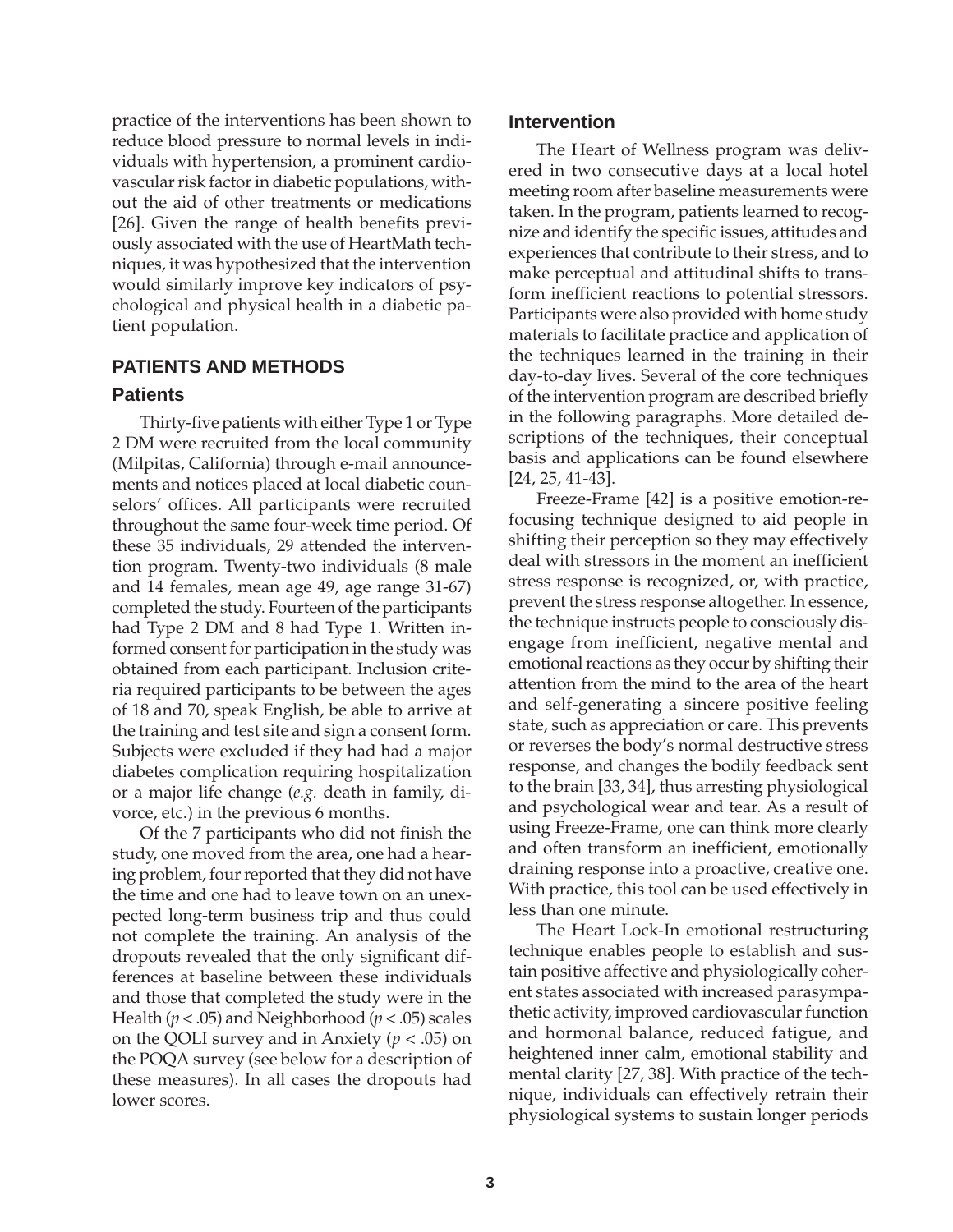of balanced, coherent function. The technique involves focusing one's attention on the physical area around the heart and experiencing a sincere positive feeling state such as appreciation, while listening to music specifically designed to facilitate stress reduction and promote mental clarity and emotional balance [41, 44]. Regular practice of the Heart Lock-in as part of an emotional management program has been demonstrated to decrease cortisol levels [27], which should help improve metabolic control in diabetic patients.

Additional tools and techniques covered in the Heart of Wellness program help participants improve communication effectiveness [43] and facilitate self-directed attitude/ behavior modifications that enable the actualization of greater self-care, a critical factor in the management of diabetes. Exercises also facilitate the successful integration of key concepts and interventions into patients' disease management regimens, work and personal lives.

Also incorporated in the program was a heart rhythm education component. Using the Freeze-Framer® interactive heart rhythm monitoring and coherence-building system (HeartMath LLC, Boulder Creek, CA), participants' heart rate variability patterns (heart rhythms) were fed back in real-time as they practiced the Freeze-Frame and Heart Lock-In techniques. This enabled participants to see and feel for themselves how stress and emotions affect their autonomic nervous system, and visualize the positive shifts in autonomic function and balance they could achieve through use of the techniques. The process also facilitated the experience of the inner emotional shift necessary to increase physiological coherence, a state in which heart rhythm patterns become more ordered and there is increased synchronization and entrainment between diverse physiological oscillatory systems [34, 38].

In addition to the initial two-day training program, three two-hour follow-up meetings were held once per month for the first three months to help reinforce the use of the interventions. During the last three months of the study, the participants were contacted by telephone by an IHM certified health coach who inquired about their use of the techniques and answered any questions**.**

## **Measures**

#### Psychological Measures

Patients' stress, psychological health and quality of life were assessed three weeks before and six months after the Heart of Wellness Program using several self-report psychological surveys, described briefly below:

**ï Personal and Organizational Quality Assessment (POQA)** [45]: provides a broad overview of an individual's emotional stresses, social attitudes, vitality and physical symptoms of stress. Although the survey measures both personal and job-related constructs, only the personal items were used in this study.

**ï Brief Symptom Inventory (BSI)** [46]: used to assess psychological symptom patterns of medical patients. The BSI measures nine primary symptom dimensions and provides three global indices of distress. The Global Severity Index quantifies a patient's severity of illness and reflects the overall outcome of a treatment program based on reducing symptom severity. The Positive Symptom Distress Index measures the intensity of symptoms, while the Positive Symptom Total indicates the number of patient-reported symptoms.

**ï Daily Stress Inventory (DSI)** [47]: measures the number and relative impact of common minor stresses frequently experienced in everyday life.

**ï Quality of Life Inventory (QOLI)** [48]: assesses overall quality of life and reveals areas of satisfaction and dissatisfaction in 16 major areas of life.

#### Physiological Measures

Each patient's weight, blood pressure (BP), glycosylated hemoglobin (HbA1c) and cholesterol and triglyceride levels were assessed three weeks before and six months following the Heart of Wellness training.

For BP measurements, three resting, left arm readings were obtained for each participant. The first measurement was taken after a 5-minute resting period, with 2 minutes between each successive measurement. The average of the last two readings was used for analysis.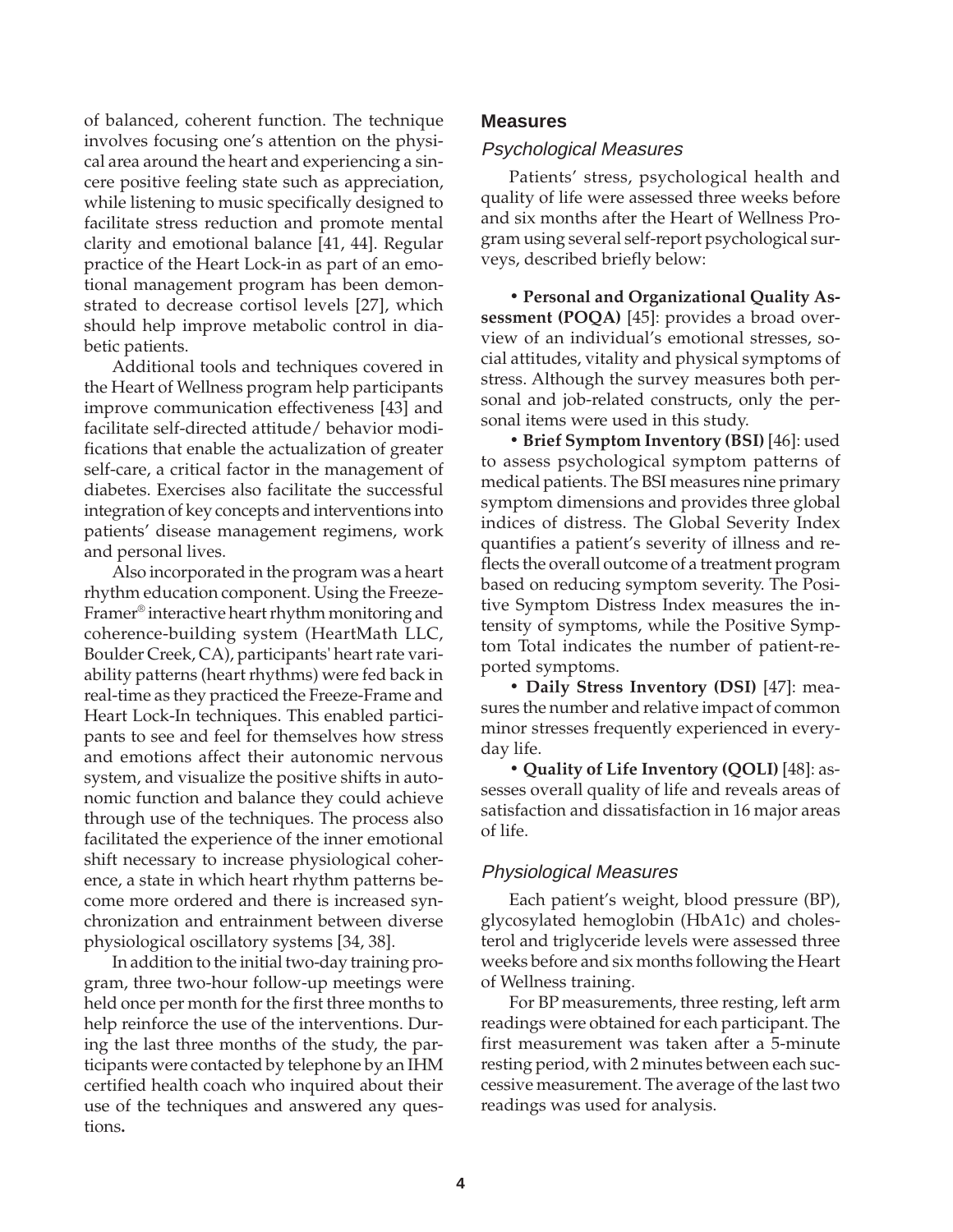The HbAlc level is considered a key indicator of average glycemic control for the 2 to 3 months prior to the time a blood sample is taken. HbA1c, which composes 3 to 6% of the total hemoglobin in healthy individuals, is increased in people with diabetes. Increased HbA1c synthesis in diabetic individuals correlates with poorer glycemic control, with each 1% increase in HbA1c reflecting an increase in mean blood glucose of approximately 30 mg/dl. As a treatment for diabetes becomes more effective and brings the disease under control, HbAlc levels decrease and approach normal values [49-51]. HbA1c measurements were performed by SmithKline Beecham Laboratories (San Francisco, CA) using an immunoturbidimetric assay.

## Intervention Practice

All participants were asked to keep a record of their practice of the Heart Lock-In intervention over the course of the study by making an entry in a logbook each time they used the technique. The Heart Lock-In was selected as the measure of intervention practice as, (i) it is generally performed during an allotted period of time and is thus easier to track than most of the other techniques, which are intended for use in the midst of potentially stressful situations; and (ii) it involves a longer time period of focused practice than the other interventions, and is thus particularly important in the process of repatterning inefficient physiological and emotional responses [27, 52].

## **RESULTS**

# **Psychological Changes**

The Wilcoxon signed ranks test was used to analyze mean differences in the psychological measures from time one (three weeks before the Heart of Wellness intervention) to time two (six months after the intervention). All statistical tests for outcomes were performed at the  $p < 0.05$  significance level.

#### Brief Symptom Inventory

There was a significant decrease on the BSI Global Severity Index, Positive Symptom Distress Index, and Positive Symptom Total from time one to time two  $(p < .01)$ , reflecting a reduc-

**Table 1. Brief Symptom Inventory Means and Standard Deviations**

 $N=22$ 

|                                  | <b>SD</b><br>Pre | <b>SD</b><br>Post | p < |
|----------------------------------|------------------|-------------------|-----|
| Somatization                     | $0.63 \pm .50$   | $0.40 \pm .31$    | .05 |
| Obsessive-Compulsive             | $0.98 \pm .38$   | $0.80 \pm .49$    | ns. |
| <b>Interpersonal Sensitivity</b> | $0.62 \pm .64$   | $0.32 \pm .48$    | .05 |
| Depression                       | $0.67 \pm .71$   | $0.32 \pm .51$    | .05 |
| Anxiety                          | $0.64 \pm .49$   | $0.37 \pm .30$    | .05 |
| Hostility                        | $0.49 \pm .64$   | $0.27 \pm .26$    | ns. |
| Phobic Anxiety                   | $0.24 \pm .40$   | $0.07 \pm .16$    | .05 |
| Paranoid Ideation                | $0.53 \pm .59$   | $0.27 \pm .31$    | .05 |
| Psychoticism                     | $0.40 \pm .56$   | $0.24 \pm .40$    | .05 |
| Global Severity Index            | $0.59 \pm .37$   | $0.36 \pm .25$    | .01 |
| Positive Symptom Distress Index  | $1.39 \pm .37$   | $1.22 \pm .36$    | .01 |
| Positive Symptom Total           | $21.52 \pm 9.72$ | $15.38 \pm 8.85$  | .01 |



**Figure 1. Reductions in psychological symptomatology.** Diabetic patients ( $n = 22$ ) demonstrated significant reductions in numerous psychological symptoms (Brief Symptom Inventory) after practicing the HeartMath techniques for six months. Assessments were conducted three weeks before the intervention program (white bars) and six months afterwards (shaded bars).  $p < .05$ .

tion in the severity, intensity and number of patient-reported psychological symptoms. On the individual scales there were significant reductions in Depression, Anxiety, Phobic Anxiety, Somatization, Interpersonal Sensitivity (feelings of personal inadequacy, inferiority, self-consciousness), Paranoid Ideation (suspiciousness, mistrust) and Psychoticism (interpersonal alienation)  $(p < .05)$  (Table 1 and Figure 1).

# Quality of Life Inventory

Overall patient quality of life significantly improved (*p* < .01) from time one to time two (Table 2 and Figure 2). Figure 2 plots the mean overall quality of life percentile score for study participants as compared to the normative data. At time one the participants' mean score was near the bottom of the average range, whereas at time two it had moved into the high range. There were significant improvements in the individual scales of Health (*p* < .01), Self-Esteem (*p* < .01), Love (*p* < .01) and Home (*p* < .05).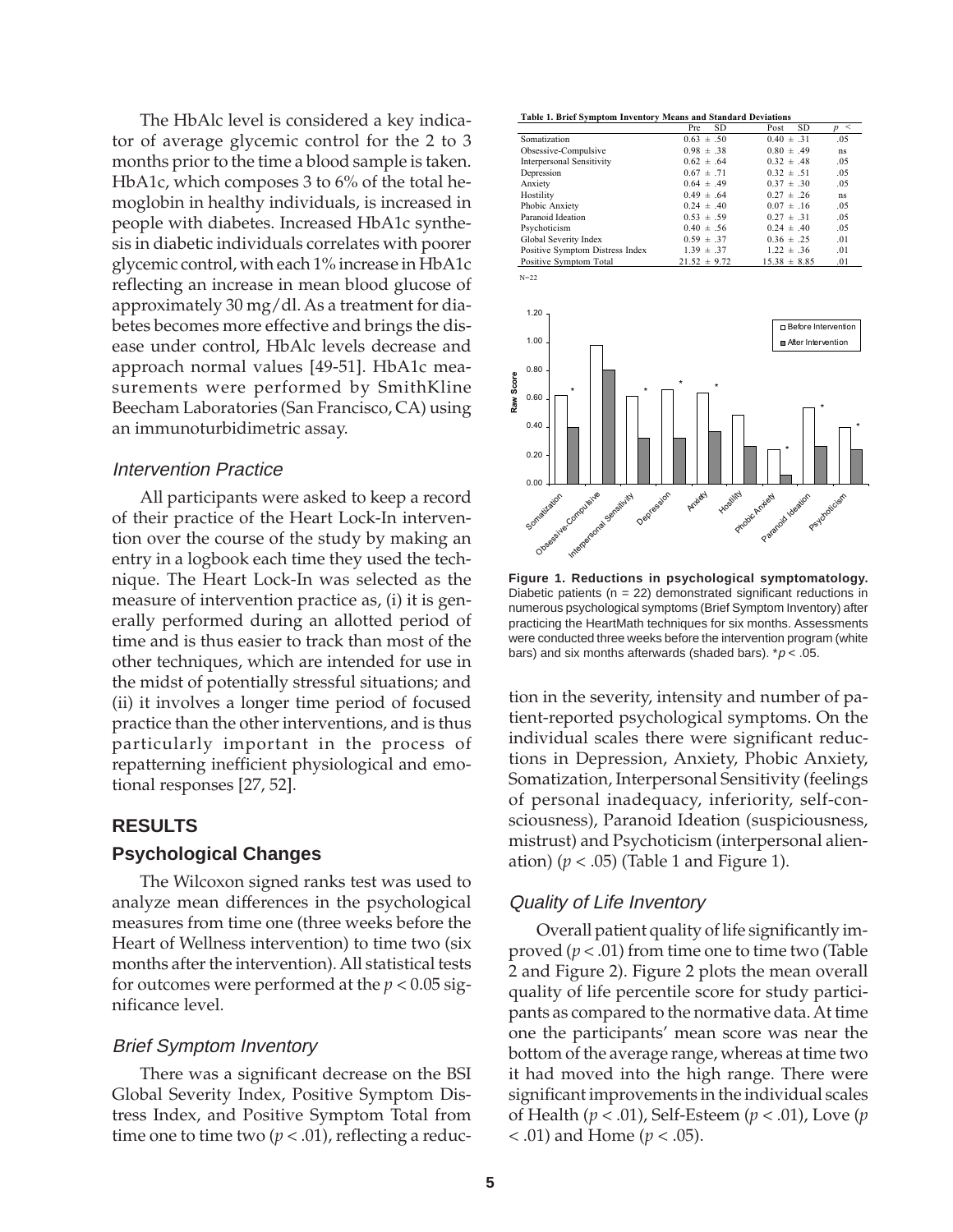| Table 2. Quality Of Life Inventory Means and Standard Deviations |
|------------------------------------------------------------------|
|------------------------------------------------------------------|

|                                      | SD<br>Pre         | <b>SD</b><br>Post | p < |
|--------------------------------------|-------------------|-------------------|-----|
| Health                               | $1.43 \pm 3.46$   | $3.19 \pm 2.36$   | .01 |
| Self-Esteem                          | $1.57 \pm 3.41$   | $3.76 \pm 1.70$   | .01 |
| Goals & Values                       | $3.52 \pm 2.46$   | $3.29 \pm 2.72$   | ns  |
| Money                                | $1.05 \pm 2.58$   | $1.24 \pm 2.32$   | ns  |
| Work                                 | $2.25 \pm 3.01$   | $2.62 \pm 2.33$   | ns  |
| Play                                 | $0.71 \pm 3.32$   | $1.71 \pm 2.83$   | ns  |
| Learning                             | $1.81 \pm 2.56$   | $2.19 \pm 2.38$   | ns  |
| Creativity                           | $2.10 \pm 2.43$   | $2.52 \pm 2.27$   | ns  |
| Helping                              | $2.48 \pm 2.46$   | $2.24 \pm 2.70$   | ns  |
| Love                                 | $0.14 \pm 4.11$   | $2.38 \pm 3.12$   | .01 |
| Friends                              | $2.10 \pm 2.57$   | $2.29 \pm 2.61$   | ns  |
| Children                             | $2.90 \pm 3.08$   | $3.19 \pm 3.25$   | ns  |
| Relatives                            | $2.76 \pm 2.61$   | $3.29 \pm 1.74$   | ns  |
| Home                                 | $2.05 \pm 3.46$   | $3.81 \pm 2.09$   | .05 |
| Neighborhood                         | $3.43 \pm 2.38$   | $3.14 \pm 1.68$   | ns  |
| Community                            | $2.38 \pm 2.04$   | $2.71 \pm 2.03$   | ns  |
| Overall Quality of Life (raw score)  | $2.20 \pm 1.85$   | $2.91 \pm 1.44$   | .01 |
| Overall Quality of Life (T score)    | $47.24 \pm 14.57$ | $53.00 \pm 11.10$ |     |
| Overall Quality of Life (percentile) | $45.24 \pm 35.14$ | $60.38 \pm 30.95$ |     |
|                                      |                   |                   |     |

N=22

# Personal and Organizational Quality Assessment

Table 3 shows the results of the POQA survey. There were significant improvements from time one to time two in Global Negative Emotion (*p* < .001), Anger (*p* < .01), Distress (*p* < .001), Anxiety (*p* < .01), Depression (p < .001), Sadness (*p* < .001), Fatigue (*p* < .001), Sleeplessness (*p* < .05), Social Support (*p* < .01) Peacefulness (*p* < .01) and Vitality (*p* < .05).

### Daily Stress Inventory

Table 4 illustrates the results of the DSI assessment. There was no significant change from time one to time two in the number of stressful events patients experienced. However, there was **Table 3. Personal and Organizational Quality Assessment Means and Standard Deviations**

|                         | SD<br>Pre       | <b>SD</b><br>Post | p <  |
|-------------------------|-----------------|-------------------|------|
| Global Negative Emotion | $2.51 \pm .62$  | $1.84 \pm .53$    | .001 |
| Anger                   | $2.60 \pm .79$  | $2.06 \pm .67$    | .01  |
| <b>Distress</b>         | $2.97 \pm .85$  | $2.21 \pm .78$    | .001 |
| Depression              | $1.97 \pm .76$  | $1.35 \pm .49$    | .001 |
| Sadness                 | $2.51 \pm .87$  | $1.75 \pm .74$    | .001 |
| Fatigue                 | $3.24 \pm .88$  | $2.60 \pm .85$    | .001 |
| Positive Emotion        | $4.14 \pm .64$  | $4.31 \pm .50$    | ns   |
| Peacefulness            | $3.44 \pm .92$  | $3.90 \pm .83$    | .01  |
| Vitality                | $3.65 \pm .70$  | $3.95 \pm .67$    | .05  |
| Social Support          | $3.81 \pm .80$  | $4.25 \pm .65$    | .01  |
| Sleeplessness           | $2.71 \pm 1.31$ | $2.29 \pm 1.27$   | .05  |
| Anxiety                 | $3.14 \pm .91$  | $2.33 \pm .97$    | .01  |
| <b>Body Aches</b>       | $2.67 \pm 1.15$ | $2.43 \pm .75$    | ns   |
| Indigestion             | $2.14 \pm 1.15$ | $1.86 \pm .85$    | ns   |
| Rapid Heartbeats        | $2.05 \pm 1.02$ | $1.67 \pm .80$    | ns   |
| $N = 2.2$               |                 |                   |      |

| Table 4. Daily Stress Inventory Means and Standard Deviations |  |  |  |
|---------------------------------------------------------------|--|--|--|
|                                                               |  |  |  |

|                  | SD.<br>Mean       | SD.<br>Mean       |     |
|------------------|-------------------|-------------------|-----|
| Number of Events | $21.76 \pm 10.21$ | $19.86 \pm 9.51$  | ns  |
| Impact           | $65.48 \pm 35.75$ | $51.48 \pm 31.67$ | .05 |
| I/E Ratio        | $3.01 \pm 1.05$   | $2.52 \pm .86$    | .05 |
| $N = 2.2$        |                   |                   |     |

a significant reduction in the impact of events (perceived stressfulness) (*p* < .05) and the Impact/Events ratio (sensitivity to the events)  $(p < .05)$ .

## **Physiological Changes**

# Hematologic, Weight and Intervention Practice Measures

Tables 5 and 6 show participants' hematologic measures (HbA1c, triglycerides and cholesterol), weight and amount of practice of the HeartMath techniques (as measured by the total number of Heart Lock-Ins participants performed during the study period).



**Figure 2. Quality of life improvements.** The lefthand graph illustrates the significant increase in the group's (n = 22) mean overall quality of life raw score, as measured by the Quality of Life Inventory three weeks before versus six months after the HeartMath program. \*\*p < .01. The righthand graph plots the mean overall quality of life percentile score for study participants as compared to normative data. Before the intervention, the group's mean percentile score plotted very near the bottom of the average range, whereas six months after the program it had moved into the high range.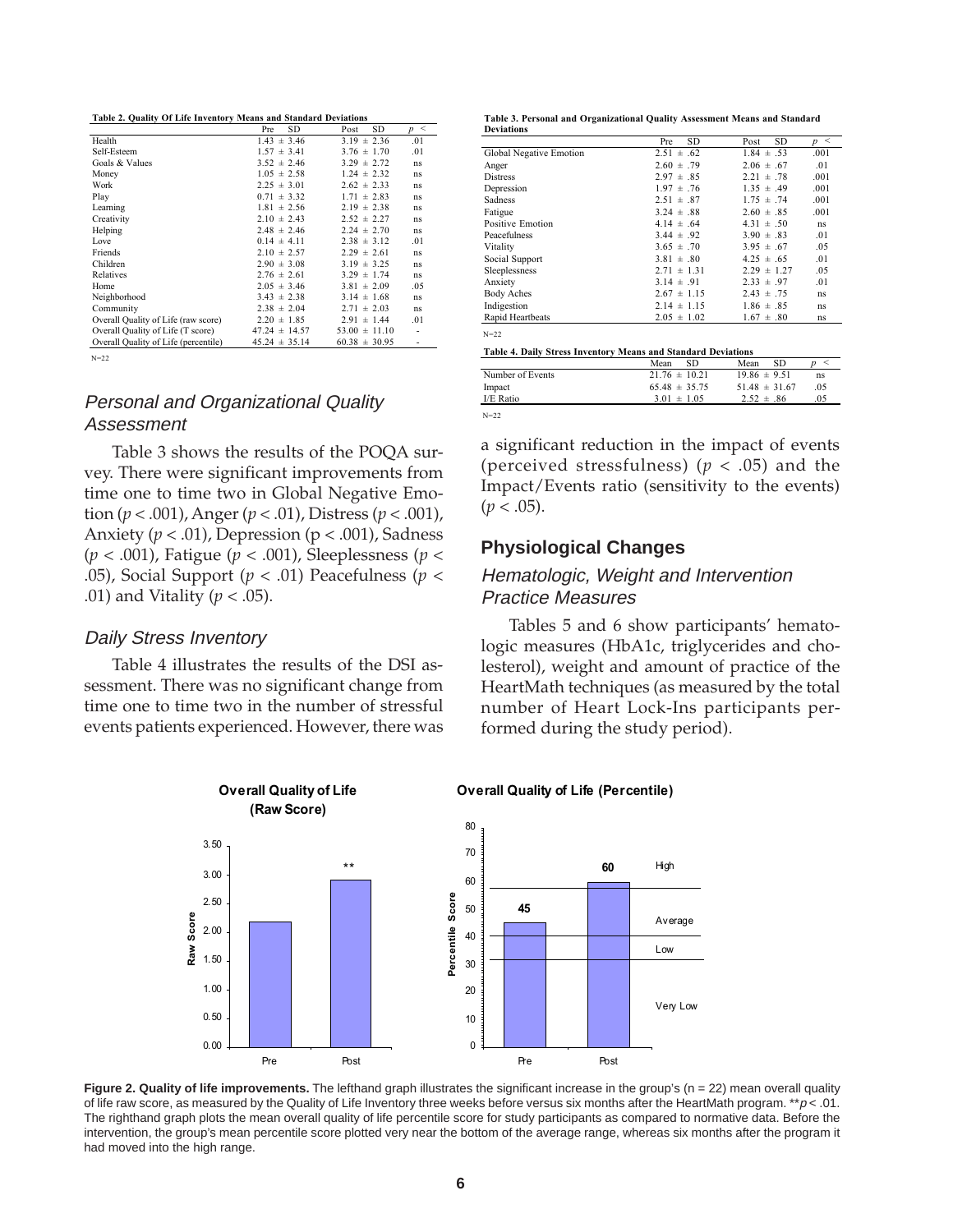**Table 5. Physiological Measures and Intervention Practice in Type 2 Diabetic Patients: Means and Standard Deviations**

|                            | SD.<br>Pre          | Po st               | SD. |    |
|----------------------------|---------------------|---------------------|-----|----|
| $HbA1c$ (%)                | $7.50 \pm 1.69$     | $7.29 \pm 1.25$     |     | ns |
| Total Cholesterol (mg/dl)  | $211.29 \pm 38.96$  | $211.57 \pm 38.99$  |     | ns |
| Trigly cerides $(mg/dl)$   | $231.64 \pm 103.51$ | $217.07 \pm 130.46$ |     | ns |
| Weight (lbs.)              | $203.43 \pm 61.71$  | $201.93 \pm 61.90$  |     | ns |
| Amount of Practice         |                     |                     |     |    |
| (Number of Heart Lock-Ins) | ۰                   | $92.21 \pm 66.52$   |     |    |
| $N-14$                     |                     |                     |     |    |

**Table 6. Physiological Measures and Intervention Practice in Type 1 Diabetic Patients: Means and Standard Deviations**

|                            | Pre | SD.                      | - SD<br>Po st      |    |
|----------------------------|-----|--------------------------|--------------------|----|
| $HbA1c$ $(\% )$            |     | $8.58 \pm 1.14$          | $9.01 \pm 1.75$    | ns |
| Total Cholesterol (mg/dl)  |     | $208.38 \pm 53.40$       | $221.13 \pm 53.09$ | ns |
| Trigly cerides $(mg/dl)$   |     | $96.13 \pm 51.94$        | $97.00 \pm 36.60$  | ns |
| Weight $(lbs.)$            |     | $154.63 \pm 29.80$       | $154.38 \pm 30.61$ | ns |
| Amount of Practice         |     |                          |                    |    |
| (Number of Heart Lock-Ins) |     | $\overline{\phantom{0}}$ | $45.13 \pm 42.83$  |    |
|                            |     |                          |                    |    |

 $N=8$ 

**Table 7. Linear Regression Analysis of Change in HbA1c vs. Intervention Practice in Type 2 Diabetic Patients**

| $\ln 1$ y pc $\lambda$ Diabcuc I auches |      |        |            |        |              |     |
|-----------------------------------------|------|--------|------------|--------|--------------|-----|
| $R^2$                                   | .43  |        |            |        |              |     |
| Adjusted $R^2$                          | .39  |        |            |        |              |     |
| Std. Error                              | .90  |        |            |        |              |     |
| F                                       | 9.23 |        |            |        |              |     |
| $p$ of $F$                              | .01  |        |            |        |              |     |
|                                         |      | B      | Std. Error | Beta   | $\mathbf{t}$ | p < |
| Amount of Practice                      |      |        |            |        |              |     |
| (Number of Heart Lock-Ins)              |      | $-.01$ | .00        | $-.66$ | $-3.04$      | .01 |
|                                         |      |        |            |        |              |     |

There were no significant differences in mean levels of any of the physiological measures from time one to time two. However, a linear regression analysis indicated a significant relationship between the amount of self-reported practice of the interventions and the pre-post change in HbA1c in participants with Type 2 diabetes (*R2*  $= .43; p < .01$ ) (Table 7). Increased intervention practice was associated with reductions in HbA1c, which reflects improved glycemic control. Type 2 patients who performed the recommended number of Heart Lock-Ins over the sixmonth study period (≥120, or 5 per week) showed an average HbA1c reduction of 1.1%, while patients who practiced only minimally or not at all (0-40) had an average increase in HbA1c of 0.8%. In Type 1 subjects the regression  $(R^2 = .28)$  was not significant; however, the trend was in the same direction.

# Blood Pressure

Baseline measurements revealed that there were only 4 subjects with mild hypertension in the study group. There were no significant differences from time one to time two in the group mean values for either systolic or diastolic blood pressure.

# **DISCUSSION**

The results of this pilot study suggest that the Heart of Wellness program led to reductions in emotional stress, improvements in psychological health and enhancement of quality of life in a diabetic population. Patients also experienced significantly less fatigue, increased physical vitality and improved perceived health at the posttest assessment. Furthermore, results provide evidence that individuals with diabetes can reduce HbA1c levels by utilizing the HeartMath tools and techniques. The indication that patients can lower their HbA1c levels by using straightforward and practical stress management techniques is of particular clinical relevance, as research suggests that patients who are able to maintain their levels at 7% or less reduce their risk for complications such as blindness, kidney disease and nerve damage [49, 53-55] and incur significantly lower health care costs [56].

Participants' scores on the POQA and BSI surveys revealed significant reductions in stress, negative affect and a variety of psychological symptoms from the pre- to post-training assessment. Also consistent with these outcomes were the DSI results, which indicated that stressful daily life events had significantly less psychological impact on participants six months after the program. These psychological changes may have important implications for patients' physical health status, as there is strong evidence that psychological stress and ineffective stress coping styles are related to a deterioration in glycemic control [6, 19-21, 57]. The improvements in the Home and Love QOLI scales and the Social Support POQA scale are noteworthy, as stress arising from family, friend and work sources have been found to be particularly relevant to both short-term and long-term glucose regulation in diabetic patients. Conversely, social support has been shown to substantially buffer the negative effects of life stress on metabolic control [16, 58, 59]. Also of note are the reductions in symptoms of anxiety and depression, emotional disturbances that are especially prominent in diabetic populations and associated with significant decrements in health, including poor glycemic control and increased diabetes symptoms and complications [12-15, 60]. Given the potent association between emotional stress and meta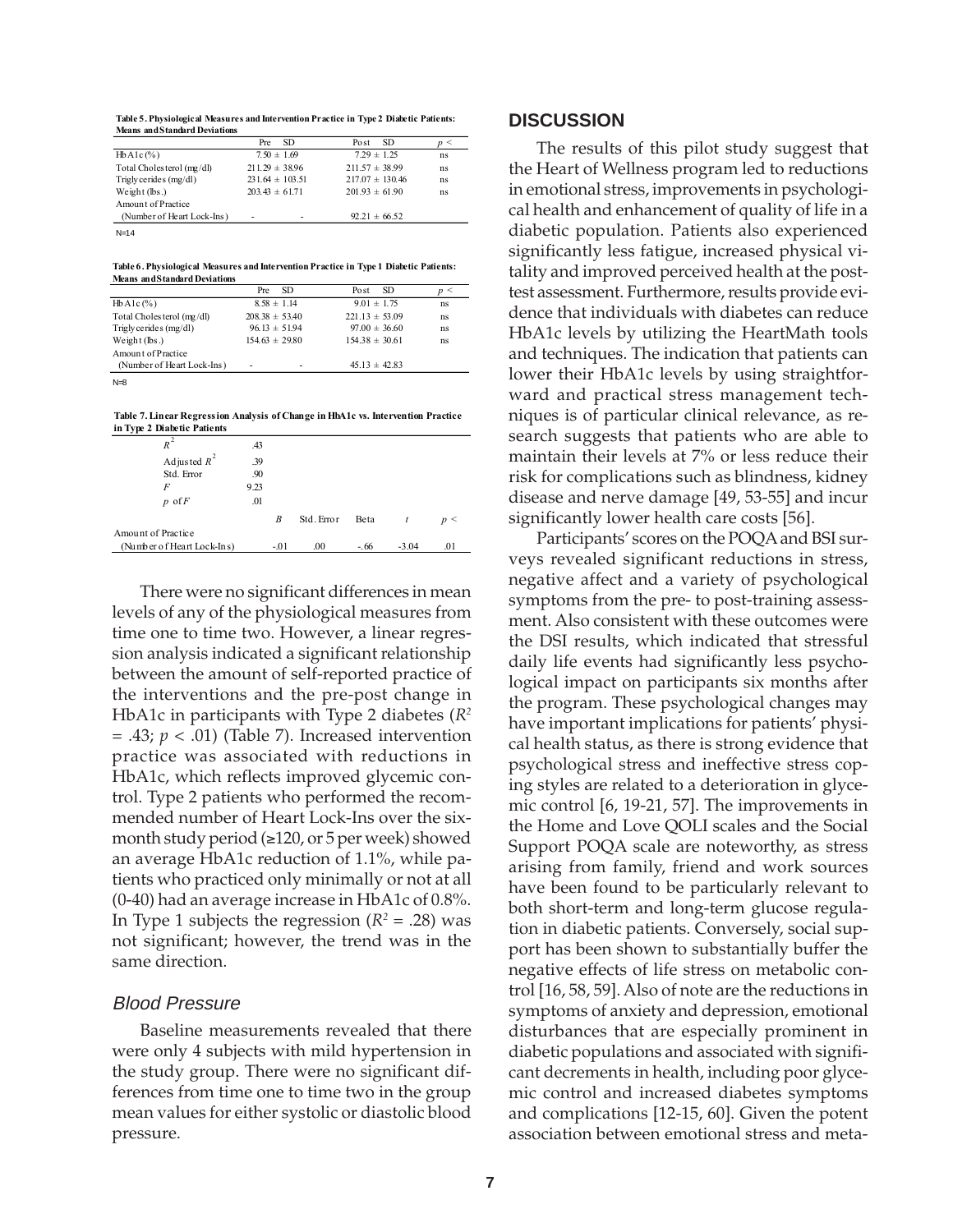bolic control in diabetes, we suggest that the significant relationship between increased practice of the techniques and reduced HbA1c levels in patients with Type 2 DM in this study is likely due to the reduction in stress and negative emotional arousal that these individuals experienced.

At the physiological level, emotional stresses stimulate the release of glucocorticoids and catecholamines into the serum, resulting in glycogenolysis, gluconeogenesis and impaired glucose tolerance in both types of diabetes [61]. This, in effect, increases serum glucose and presumably HbA1c. This energy-mobilizing effect is of adaptive importance in a healthy person. However, in diabetic patients, because of the relative lack of insulin (Type 1) or lack of insulin sensitivity (Type 2), the glucose is inadequately transported intracellularly. Thus, it is proposed that stress can contribute to chronic hyperglycemia [62]. The techniques taught in the intervention program have been previously shown to increase DHEA and reduce cortisol levels [27], changes which should reduce stress-induced hyperglycemia.

Another pathway by which stress influences glucose regulation is through inappropriate activation of the autonomic nervous system (ANS), which directly affects insulin secretion. Parasympathetic activity, via the right vagus nerve, causes an increase in insulin secretion. Sympathetic outflow to the pancreas, through activation of betaadrenergic receptors, also stimulates insulin secretion and the conversion of fat to free fatty acids, which are ultimately used by the liver for ketone and triglyceride production. The triglycerides are then packaged into VLDL (very low density lipoprotein) and released into the serum, thus elevating serum triglyceride levels. This process also encourages the conversion of glycogen to glucose in the liver. In Type 1 diabetes, characterized by a loss of beta-islets and absolute insulin deficiency, increased autonomic activity can lead to glycogenolysis, hyperglycemia, free fatty acid mobilization and possibly ketoacidosis. Altered ANS activity can have an even more profound effect in Type 2 diabetes where insulin secretion is retained and remains under autonomic control. Inappropriate autonomic activity can lead to insufficient insulin release and unbalanced hepatic glucose output. It has been suggested that impaired insulin secretion and glucose utilization may be related to oversensitivity

of alpha-adrenergic receptors [63] and that hyperglycemia is in part a consequence of an abnormality in the endogenous opiate system that may make affected individuals more susceptible to autonomic stimulation [64].

It is likely that the reductions in HbA1c observed in participants who practiced the techniques was mediated in part by reductions in stress-related autonomic activation, a hypothesis supported by previous data [34, 35]. Based on current knowledge, it appears that emotional self-regulation techniques that alter autonomic nervous system activity can facilitate the management of diabetes at the physiological level in two key ways: by enhancing the ability of the patient to secrete insulin, and by decreasing the production and release of glucose and triglycerides from the liver and adipose tissues. Decreased autonomic activation and improved autonomic balance should reduce excessive glucose production by the liver as well as free fatty acid mobilization and the resulting ketone and triglyceride production that occurs in patients with Type 1 diabetes.

As Type 2 patients have low insulin sensitivity, their physiological "bottleneck" occurs at the insulin/ insulin-receptor level. This "bottleneck" is underfunctional at even normal levels of glucose. It is therefore reasonable to assume that individuals with Type 2 diabetes are less able to compensate for the higher serum glucose associated with stress even with the use of exogenous insulin. Thus, it is likely that diminishing serum glucose by decreasing gluconeogenesis and glycogenolysis, via stress reduction, would substantially affect HbA1c levels. This method may in fact be equally, if not more, effective in normalizing glucose control in Type 2 diabetic patients as increasing exogenous insulin doses.

A practice trend also existed for the Type 1 participants, but did not achieve significance  $(R^2 = 0.28; p = 0.18)$ . This appears to be due to an inadequate sample size  $(n = 8)$ , although it could also reflect physiological differences between patients with Type 1 and Type 2 DM. The former possibility is supported by the fact that reanalysis of the Type 1 subjects with replication did in fact yield a significant correlation between the extent of Heart Lock-In practice and HbA1c levels. Additionally, the Type 1 participants in this study had a lower practice rate than the Type 2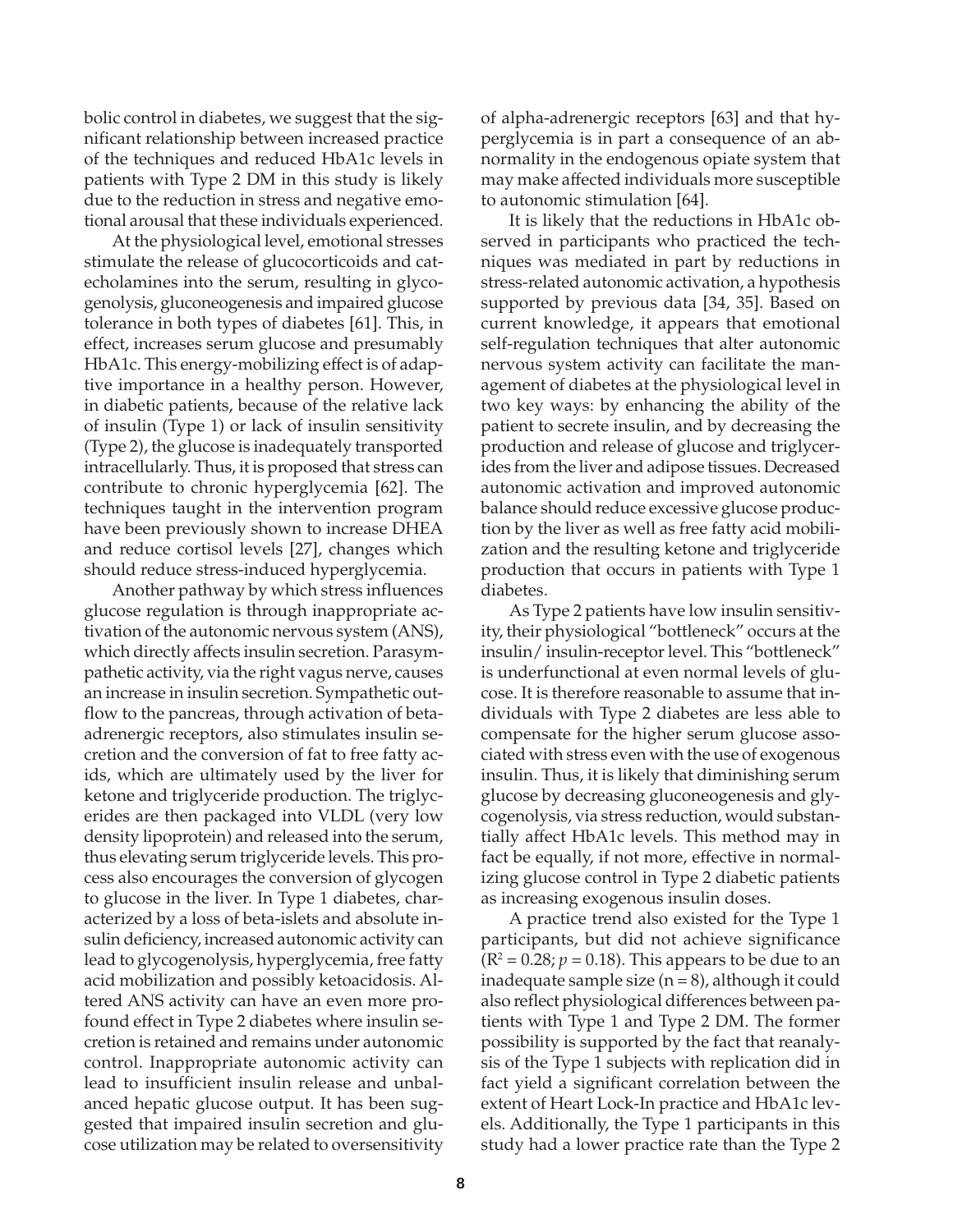subjects. It is possible that a higher practice rate would have been necessary in order for a significant practice effect to be evident in this small sample.

Given the small patient sample size utilized in this investigation, only two measurement points and the lack of a non-treatment control group, this study's results should be interpreted with caution, as it is possible that the observed positive changes in the study group derived from factors other than the intervention program. However, it is of note that HbA1c increased among participants who did not practice the techniques or practiced only minimally throughout the study period, while HbA1c reductions were associated with increased intervention practice. In addition, patients' reports in informal interviews and interactions with the trainers and experimenters provide anecdotal evidence to suggest that most did indeed benefit directly from their practice of the tools and techniques. This is further supported by comments from patients' family members, many of whom reported being impressed by the prominent positive changes they observed in participants' attitudes, behavior and overall psychological demeanor following the intervention. Notably, during the post-intervention follow-up period, a number of the participants experienced major and unforeseen stressful life events, which included the death of a spouse, injury in a car wreck, job changes and the death of a cherished pet. Participants who faced these stressors reported being able to maintain far greater peace and emotional balance in addressing them than they anticipated, thus lessening the intensity and duration of their distress considerably; all directly attributed this to their consistent practice of the techniques during the challenging periods.

Given the apparent effects of the intervention, future controlled investigations with longer time frames and larger sample sizes should be designed to confirm the outcomes reported here and to address additional parameters that are likely to improve, such as cholesterol, high blood pressure, cardiovascular-related complications and health care costs. Future investigations might further elicit functional differences in responses to self-management practices in Type 1 and Type 2 diabetic patients and their relative effects in relation to exogenous insulin utilization.

In summary, this study suggests that the HeartMath program may reduce stress, anxiety and depression, improve health status, and enhance quality of life in diabetic patients. Results provide evidence that by intervening at the emotional level, patients may be able to improve glycemic control, a key indicator of successful diabetes management. Based on previous findings, we suggest that reduced cortisol production, decreased inappropriate autonomic nervous system activation and improved autonomic balance are likely mediators of this effect. In conclusion, the intervention utilized in this investigation, which considers the patient's mental, emotional, social and physical health, holds promise as a practical approach to improve the health and well-being of individuals with diabetes.

# **ACKNOWLEDGMENTS**

We gratefully acknowledge Lifescan for funding this investigation and the study subjects for their enthusiastic participation.

HeartMath, Freeze-Frame and Heart Lock-In are registered trademarks of the Institute of HeartMath. Heart of Wellness is a trademark of the Institute of HeartMath. Freeze-Framer is a registered trademark of Quantum Intech, Inc.

# **REFERENCES**

1. Cooper C, ed. *Handbook of Stress, Medicine and Health*. Boca Raton, FL: CRC Press, Inc., 1996.

2. Watkins A, ed. *Mind-Body Medicine: A Clinician's Guide to Psychoneuroimmunology*. London: Churchill Livingstone, 1997.

3. Hafen B, Frandsen K, Karren K, Hooker K. *The Health Effects of Attitudes, Emotions and Relationships*. Provo, UT: EMS Associates, 1992.

4. Allan R, Scheidt S, eds. *Heart and Mind: The Practice of Cardiac Psychology*. Washington, DC: American Psychological Association, 1996.

5. McGuire M, ed. *Health-Behavior-Disease*. Kalamazoo, MI: The Upjohn Company, 1986.

6. DeAtkine D, Surwit R, Feinglos M. Stress and diabetes. *Practical Diabetology* 1991; **10:** 1-7.

7. Surwit R, Ross S, Feinglos M. Stress, behavior and the autonomic nervous system in Type II diabetes. In: Holmes C, ed. *Neuropsychological and Behavioral Aspects of Diabetes*. New York: Springer-Verlag, 1990: 184-197.

8. McCraty R, Lanson S, Atkinson M. Assessment of autonomic function and balance in chronic fatigue patients using 24-hour heart rate variability analysis. *Clin Auton Res* 1997; **7:** 237.

9. Öri Z, Monir G, Weiss J, Sayhouni X, Singer DH. Heart rate variability. Frequency domain analysis. *Cardiol Clin* 1992; **10:** 499-537.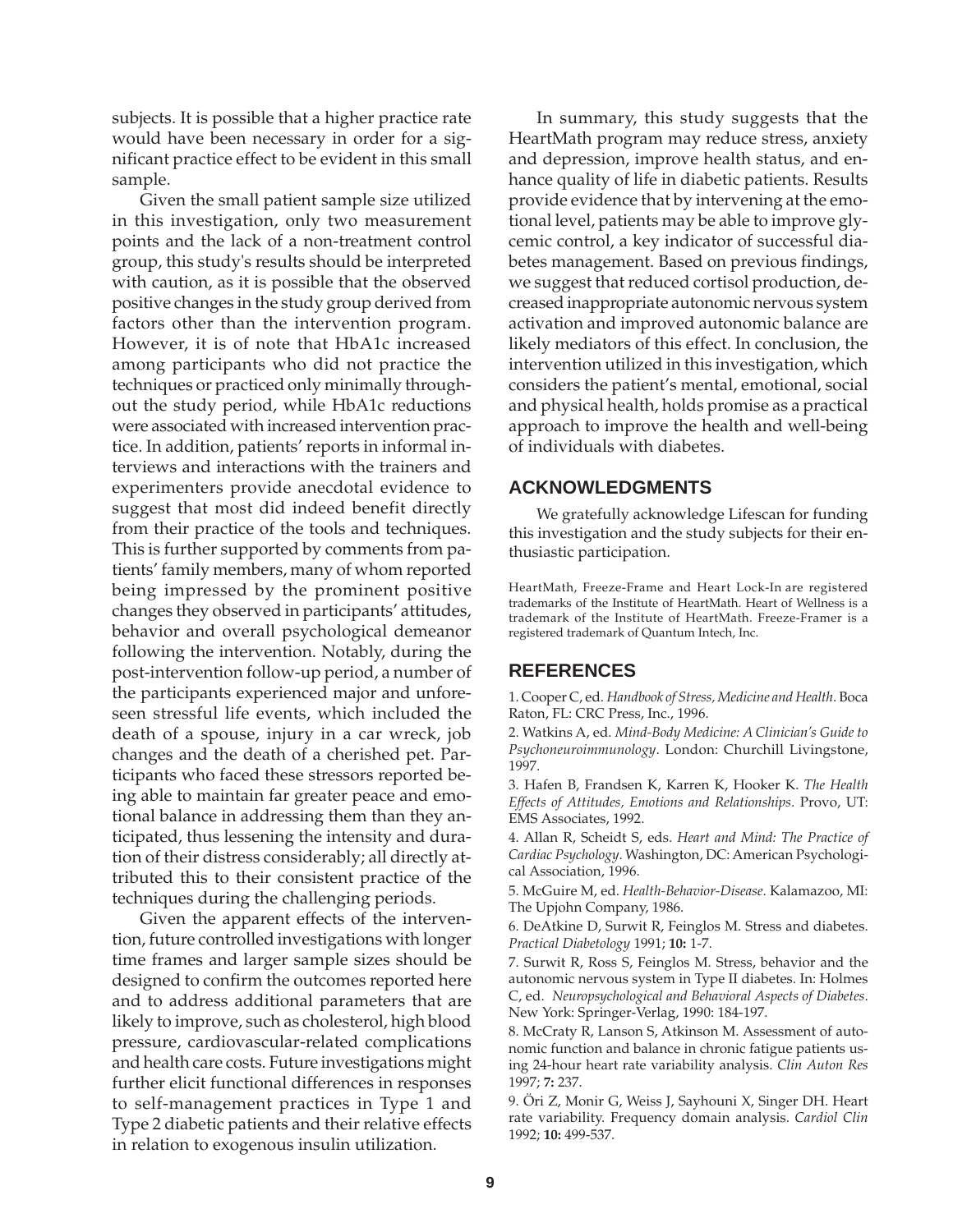10. Lustman P, Gavard J. Psychosocial aspects of diabetes in adult populations. In: Harris M, ed. *Diabetes in America,* 2nd edition. National Institute of Diabetes and Digestive and Kidney Diseases, NIH Publication No. 95-1468, 1995: 507-517.

11. Bradley C, Gamsu DS. Guidelines for encouraging psychological well-being: Report of a Working Group of the World Health Organization Regional Office for Europe and International Diabetes Federation European Region St Vincent Declaration Action Programme for Diabetes. *Diabet Med* 1994; **11:** 510-516.

12. Lustman PJ, Griffith LS, Clouse RE, Cryer PE. Psychiatric illness in diabetes mellitus. Relationship to symptoms and glucose control. *J Nerv Ment Dis* 1986; **174:** 736-742.

13. Mazze RS, Lucido D, Shamoon H. Psychological and social correlates of glycemic control. *Diabetes Care* 1984; **7:** 360-366.

14. Kovacs M, Mukerji P, Drash A, Iyengar S. Biomedical and psychiatric risk factors for retinopathy among children with IDDM. *Diabetes Care* 1995; **18:** 1592-1599.

15. Lloyd C, Wilson R, Forrest K. Prior depressive symptoms and the onset of coronary heart disease. *Diabetes* 1997; **46:** 13A.

16. Aikens JE, Mayes R. Elevated glycosylated albumin in NIDDM is a function of recent everyday environmental stress. *Diabetes Care* 1997; **20:** 1111-1113.

17. Polonsky WH, Anderson BJ, Lohrer PA, Welch G, Jacobson AM, Aponte JE *et al.* Assessment of diabetes-related distress. *Diabetes Care* 1995; **18:** 754-60.

18. Hinkle L, Wolfe S. A summary of experimental evidence relating life stress to diabetes mellitus. *Journal of Mount Sinai Hospital* 1994; **4:** 537-570.

19. Peyrot MF, McMurry JF, Jr. Stress buffering and glycemic control. The role of coping styles. *Diabetes Care* 1992; **15:** 842-846.

20. Delamater AM, Kurtz SM, Bubb J, White NH, Santiago JV. Stress and coping in relation to metabolic control of adolescents with type I diabetes. *J Dev Behav Pediatr* 1987; **8:** 136-140.

21. Frenzel M, McPaul K, Glasgow R, Schafer L. The relationship of stress and coping to regimen adherence and glycemic control of diabetes. *J Soc Clin Psychol* 1988; **6:** 77-87.

22. Skelly AH, Marshall JR, Haughey BP, Davis PJ, Dunford RG. Self-efficacy and confidence in outcomes as determinants of self-care practices in inner-city, African-American women with non-insulin-dependent diabetes. *Diabetes Educ* 1995; **21:** 38-46.

23. Ludlow R, Penney A. Relationships among self-care, selfefficacy and HbA1c levels in individuals with non-insulindependent diabetes mellitus. *Canadian Journal of Diabetes Care* 1995; **19:** 10-15.

24. Childre D, Martin H. *The HeartMath Solution*. San Francisco: HarperSanFrancisco, 1999.

25. Childre D, McCraty R, Wilson BC, eds. *Emotional Sovereignty*. Amsterdam: Harwood Academic Publishers, forthcoming.

26. Barrios-Choplin B, McCraty R, Cryer B. An inner quality approach to reducing stress and improving physical and emotional wellbeing at work. *Stress Med* 1997; **13:** 193-201. 27. McCraty R, Barrios-Choplin B, Rozman D, Atkinson M, Watkins AD. The impact of a new emotional self-management program on stress, emotions, heart rate variability, DHEA and cortisol. *Integr Physiol Behav Sci* 1998; **33:** 151- 170.

28. McCraty R, Barrios-Choplin B, Atkinson M, Tomasino D. The effects of different music on mood, tension, and mental clarity. *Altern Ther Health Med* 1998; **4:** 75-84.

29. Luskin F, Newell K, Haskell W. Stress management training of elderly patients with congestive heart failure: pilot study. *Prev Cardiol* 1999; **2:** 101-104.

30. McCraty R, Atkinson M, Tomasino D, Goelitz J, Mayrovitz HN. The impact of an emotional self-management skills course on psychosocial functioning and autonomic recovery to stress in middle school children. *Integr Physiol Behav Sci* 1999; **34:** 246-268.

31. Barrios-Choplin B, McCraty R, Atkinson M. The effect of employee self-management training on personal and organizational quality. Boulder Creek, CA: HeartMath Research Center, Institute of HeartMath, Publication No. 99- 083, 1999.

32. Barrios-Choplin B, McCraty R, Atkinson M. Impact of the HeartMath self-management skills program on physiological and psychological stress in police officers. Boulder Creek, CA: HeartMath Research Center, Institute of HeartMath, Publication No. 99-075, 1999.

33. McCraty R, Atkinson M. Influence of afferent cardiovascular input on cognitive performance and alpha activity. *Proceedings of the Annual Meeting of the Pavlovian Society*, Tarrytown, NY, 1999.

34. Tiller WA, McCraty R, Atkinson M. Cardiac coherence: A new, noninvasive measure of autonomic nervous system order. *Altern Ther Health Med* 1996; **2:** 52-65.

35. McCraty R, Atkinson M, Tiller WA, Rein G, Watkins AD. The effects of emotions on short term heart rate variability using power spectrum analysis. *Am J Cardiol* 1995; **76:** 1089- 1093.

36. Rein G, Atkinson M, McCraty R. The physiological and psychological effects of compassion and anger. *J Adv Med* 1995; **8:** 87-105.

37. McCraty R, Atkinson M, Rein G, Watkins AD. Music enhances the effect of positive emotional states on salivary IgA. *Stress Med* 1996; **12:** 167-175.

38. McCraty R, Atkinson M. Psychophysiological coherence. In: Childre D, McCraty R, Wilson BC, eds. *Emotional Sovereignty*. Amsterdam: Harwood Academic Publishers, forthcoming.

39. Rozman D, Whitaker R, Beckman T, Jones D. A pilot intervention program which reduces psychological symptomatology in individuals with human immunodeficiency virus. *Complementary Therapies in Medicine* 1996; **4:** 226-232.

40. McCraty R, Tomasino D, Atkinson M. Research, clinical perspectives and case histories. In: Childre D, McCraty R, Wilson BC, eds. *Emotional Sovereignty*. Amsterdam: Harwood Academic Publishers, forthcoming.

41. Childre D. *Heart Zones*. Boulder Creek, CA: Planetary Publications, 1991.

42. Childre D. *Freeze-Frame: A Scientifically Proven Technique for Clear Decision Making and Improved Health*. Boulder Creek,